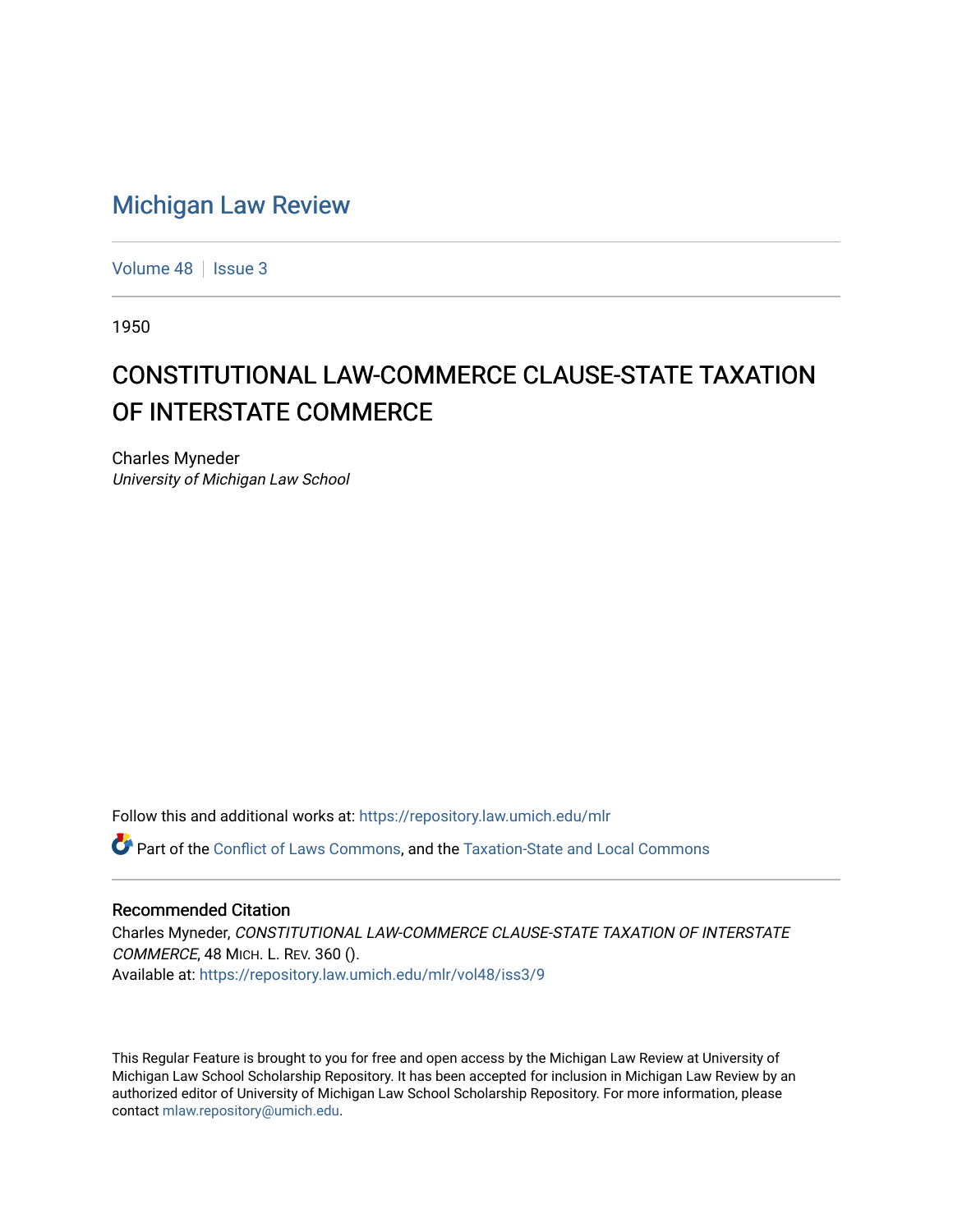CONSTITUTIONAL LAW-COMMERCE CLAUSE-STATE TAXATION OF INTER-STATE CoMMERCE-Plaintiff corporation owned and operated oil pipe lines lying wholly within the state of Mississippi. Oil transported through these lines was later pumped into railroad tank cars and shipped out of state. The Mississippi State Tax Commission levied a tax against plaintiff measured by its gross receipts for transporting oil through the pipe lines. The state supreme court sustained the tax,<sup>1</sup> ruling that the operation of the pipe lines was intrastate rather than interstate commerce and that the tax was "merely on the privilege of operating a pipe line wholly within this state as a local activity."2 On appeal to the United States Supreme Court, plaintiff alleged (I) that the tax was construed by the state supreme court to be a tax on the privilege of operating the pipe lines, and (2) that the operation of the pipe lines was in fact interstate commerce. Accordingly, plaintiff contended that the tax was unconstitutional, proceeding from the premise that a state may not tax the privilege of engaging in interstate commerce. *Held,*  affirmed. Eight justices, considering the plaintiff an operator in interstate commerce, divided evenly on the privilege tax issue. Justice Burton considered the plaintiff to be engaged in intrastate commerce and decided in favor of the tax. *Interstate Oil Pipe Line Co. v. Stone,* 337 **U.S.** 662, 69 S.Ct. 1264 (1949).

The principal case delineates the extent to which two factions of the Court differ in their conceptions as to the basic nature of the protection afforded by the commerce clause. As shown by the majority holding, Justices Rutledge, Murphy, and Douglas remain loyal to the "cumulative burdens test"3 which guided the decisions of the Court from the *Western Live Stock* case4 in 1938 to *Freeman v.* 

1 203 Miss. 715, 35 s. (2d) 73 (1948).

2Jd. at 736.

4 Western Live Stock v. Bureau of Revenue, 303 U.S. 250, 58 S.Ct. 546 (1938).

<sup>3</sup>Justice Black's concurrence in the majority opinion should not be interpreted as a retreat from his previously expressed philosophy. To the effect that he would sustain all taxes on interstate commerce, including those giving rise to cumulative burdens, which do not discriminate against the commerce, see J. D. Adams Co. v. Storen, 304 U.S. 307 at 316, 58 S.Ct. 913 (1938); Gwin, White & Prince, Inc. v. Henneford, 305 U.S. 434 at 442, 59 S.Ct. 325 (1939).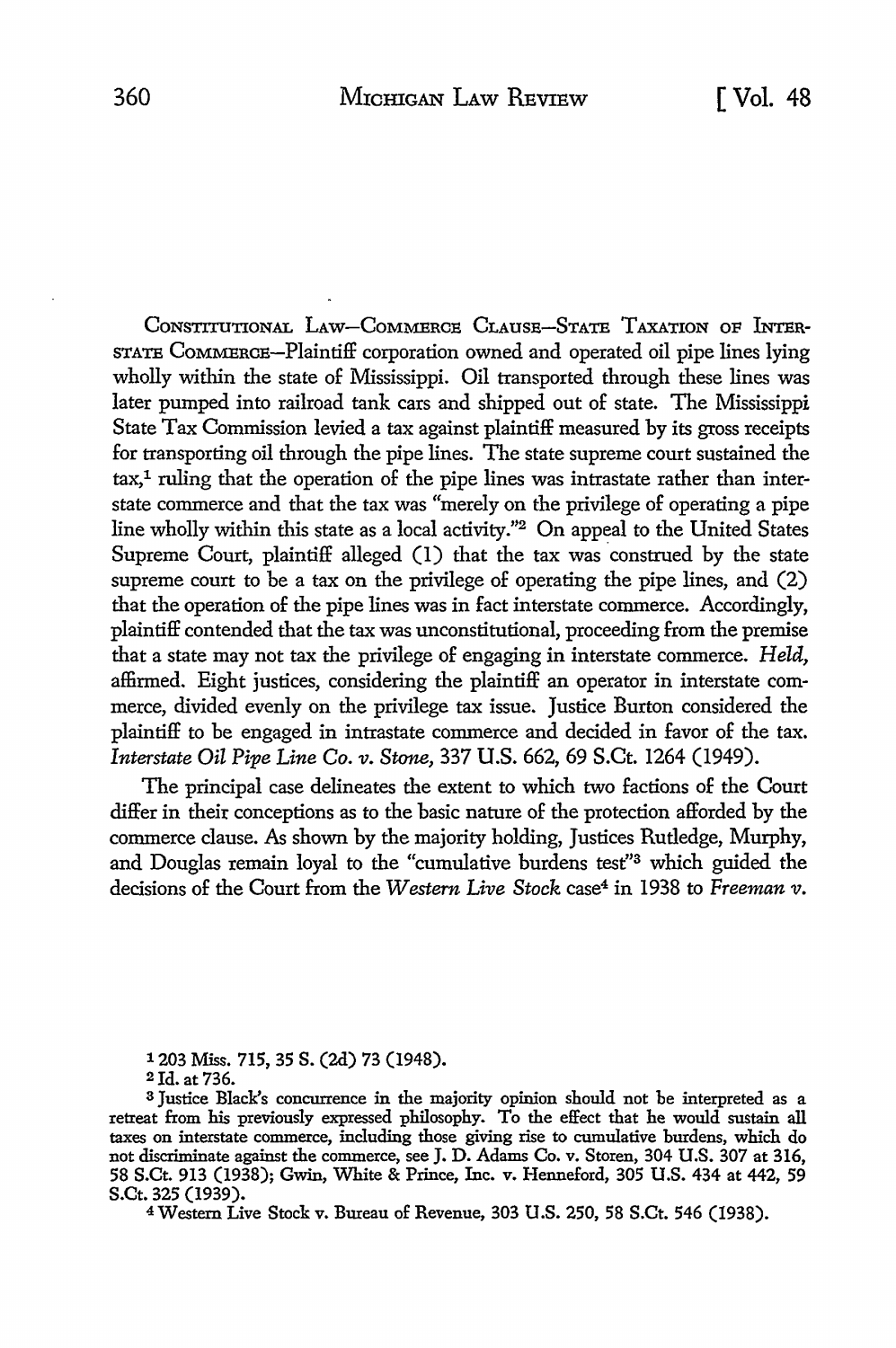$Hewit^5$  in 1946. That test, as refined by Justice Rutledge,<sup>6</sup> would permit all non-discriminatory taxes which, by reason of apportionment or otherwise, do not subject a transaction or incident in interstate commerce to the risk of multiple taxation by the various states through which the commerce passes. The mere fact that a tax impinges "directly" on the commerce itself or on the privilege of engaging in the commerce is not significant. The four dissenting justices, on the other hand, would automatically invalidate taxes which in express terms are levied against two forbidden subjects: (I) the privilege of engaging in interstate commerce, and (2) operations or local incidents which are inseparable from the commerce itself. This declaration of principle by the dissenting justices clarifies an area of uncertainty created by the recent decision in *Central Greyhound Lines, Inc. v. Mealey.*<sup>7</sup> In that case, the same justices who dissented in the principal case, speaking through Justice Frankfurter in a majority opinion, held invalid an unapportioned tax on the gross receipts from interstate commerce.8 The surprising feature of the case was not the holding itself, but the *ratio decidendi-as*  revealed by dictum to the effect that the tax on interstate commerce would be valid if apportioned.<sup>9</sup> The *Central Greyhound* case seemed to say that interstate commerce was not per se a prohibited subject of taxation, but that the crucial question was whether or not other states might, with equal right, tax the same value. The following week the decision in *Memphis Natural Gas Co. v. Stone10*  was announced. The dissent in that case, delivered by Justice Frankfurter, joined by three of the same justices who concurred with him in the *Central Greyhound*  case, stated that a taxing statute was invalid for the sole reason that the tax was levied on the privilege of engaging in interstate commerce. Justice Frankfurter did not attempt to reconcile this view with the *Central Greyhound* case, and, indeed, no mention was made of that case in his dissenting opinion.<sup>11</sup> As the situation then stood, four justices, acting together, were on record as having written, almost concurrently, two opinions which seemed substantially inconsistent in approach. The *Central Greyhound* case was considered as signifying

5 329 U.S. 249, 67 S.Ct. 274 (1946).

6 Intl. Harvester Co. v. Dept. of Treasury, 322 U.S. 340, 64 S.Ct. 1019 (1944). Combined opinions of Justice Rutledge on this subject appear at 349.

<sup>7</sup>334 U.S. 653, 68 S.Ct. 1260 (1948).

8 A tax on the gross receipts from interstate commerce has long been considered a tax on the commerce itself. See the opinion by Justice Rutledge in the principal case.

<sup>9</sup> Justices Murphy, Douglas and Black, dissenting, were of the opinion that the tax on the entire unapportioned gross receipts from the business should be sustained because the commercial features of the transportation were predominately of an intrastate character.

10 335 U.S. 80, 68 S.Ct. 1475 (1948).

<sup>11</sup>Central Greyhound was not overlooked by Justice Rutledge. In a special concurrence with the majority, he refused *to* rest his judgment on the grounds that the tax was not on interstate commerce but on local activities-such as maintaining, repairing, and manning facilities within the state. He insisted, at 97, that the tax was similar to the one in Central Greyhound-"nonetheless one upon the commerce, although it is apportioned" -and that it should be upheld for the same reason.